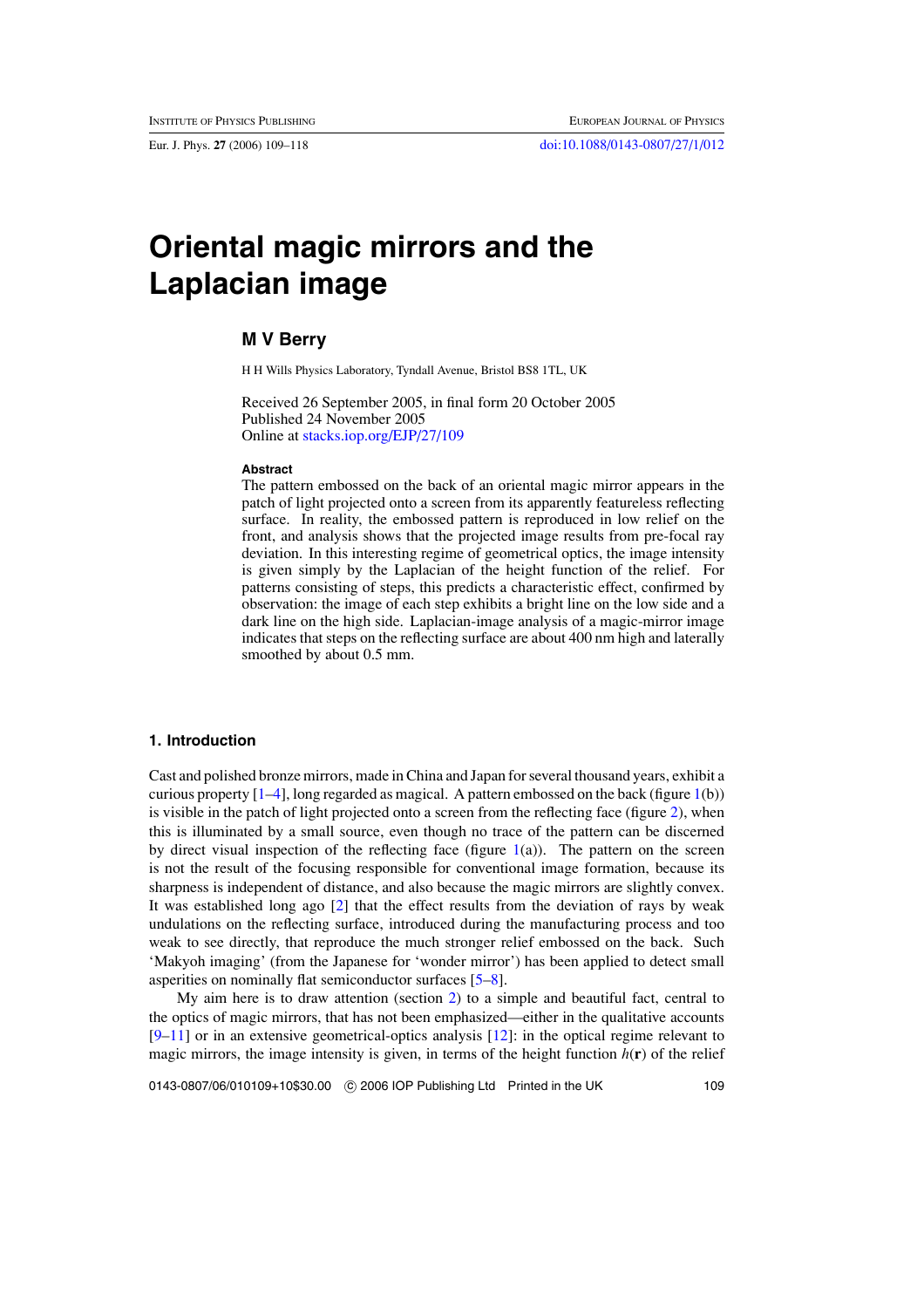<span id="page-1-0"></span>

Figure 1. (a) Convex reflecting face of magic mirror, (b) pattern embossed on back face of magic mirror. These and subsequent images were photographed with a Fuji 610F digital camera, and saved as jpeg files, the only manipulation being conversion from RGB to greyscale.



Figure 2. Magnified magic-mirror image reflected onto a screen by the illuminated front face.

on the reflecting surface, by the Laplacian  $\nabla^2 h(\mathbf{r})$  (here **r** denotes position in the mirror plane:  $\mathbf{r} = \{x, y\}$ ). The Laplacian image predicts striking effects for patterns, such as those on magic mirrors, that consist of steps (section [3\)](#page-3-0); these predictions are supported by experiment (section [4\)](#page-4-0). The detailed study of reflection from steps throws up an unresolved problem (section [5\)](#page-6-0) concerning the relation between the pattern embossed on the back and the relief on the reflecting surface.

The Laplacian image is an approximation to geometrical optics, which is itself an approximation to physical optics. The appendix contains a discussion of the Laplacian image starting from the wave integral representing Fresnel diffraction from the mirror surface.

#### **2. Geometrical optics and the Laplacian image**

If we measure the height  $h(\mathbf{r}')$  from the convex surface of the mirror (figure [3\)](#page-2-0), assumed to have radius of curvature  $R_0$ , then the deviation of the surface undulations from a reference plane (figure [3\)](#page-2-0) is

$$
\eta(\mathbf{r}') = -\frac{r'^2}{2R_0} + h(\mathbf{r}'). \tag{1}
$$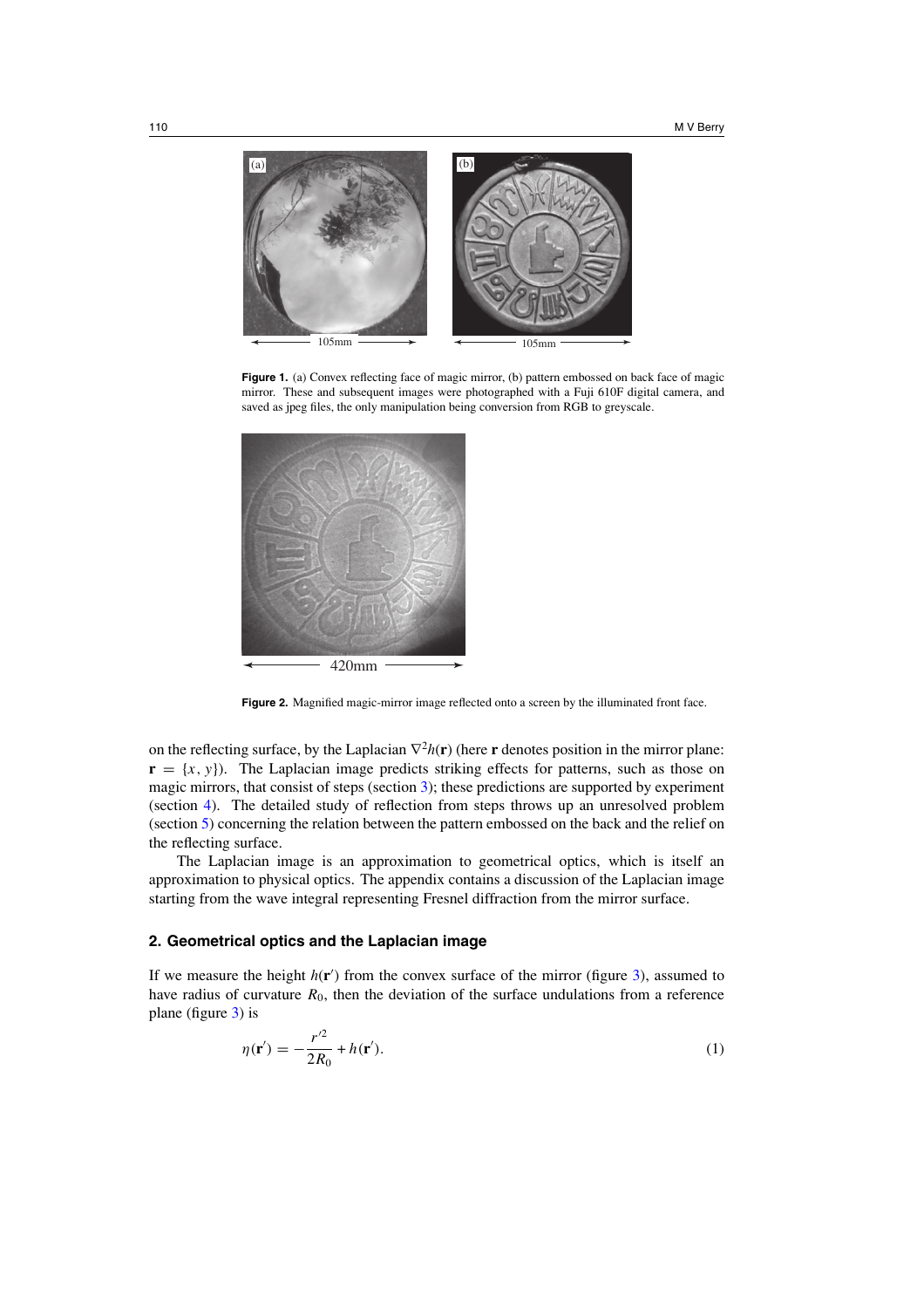<span id="page-2-0"></span>

Figure 3. Geometry and coordinates for formation of magic-mirror image. For clarity, the surface elevation  $h(\mathbf{r}')$  (measured from the convex surface with radius of curvature  $R_0$ ) is exaggerated; in reality, the surface radii of curvature can be comparable with or smaller than  $R_0$ , so the mirror's undulating surface can be entirely convex.

The specularly reflected rays of geometrical optics are determined by the stationary value(s) of the optical path length *L* from the source (distance *H* from the reference plane) to the position  **on the screen (distance**  $D$  **from the reference plane) via the point**  $**r**'$  **on the mirror. This is** 

$$
L = \sqrt{(H - \eta(\mathbf{r}'))^2 + r'^2} + \sqrt{(D - \eta(\mathbf{r}'))^2 + (\mathbf{R} - \mathbf{r}')^2}
$$
  
 
$$
\approx H + D + \Lambda(\mathbf{r}', \mathbf{R}),
$$
 (2)

where in the second line we have employed the paraxial approximation (all ray angles small), with

$$
\Lambda(\mathbf{r}', \mathbf{R}) = \frac{r^2}{2H} + \frac{(\mathbf{R} - \mathbf{r}')^2}{2D} + \frac{r^2}{R_0} - 2h(\mathbf{r}').
$$
\n(3)

In applying the stationarity condition

$$
\nabla_{\mathbf{r}'} \Lambda(\mathbf{r}', \mathbf{R}) = 0,\tag{4}
$$

it is convenient to define the magnification  $M$ , the reduced distance  $Z$ , and the demagnified observation position **r** referred to the mirror surface:

$$
M \equiv 1 + \frac{D}{H} + \frac{2D}{R_0}, \qquad Z \equiv \frac{2D}{M}, \qquad \mathbf{r} \equiv \frac{\mathbf{R}}{M}.
$$
 (5)

We note an effect of the convexity that will be important later: as the source and screen distance increase, *Z* approaches the finite asymptotic value  $R_0$ .

With these variables, the position  $\mathbf{r}'(\mathbf{r}, Z)$ , on the mirror, of rays reaching the screen position **r**, is the solution of

$$
\mathbf{r} = \mathbf{r}' - Z \nabla h(\mathbf{r}'). \tag{6}
$$

The focusing and defocusing responsible for the varying light intensity at **r** involves the Jacobian determinant of the transformation from **r**<sup>'</sup> to **r**, giving, after a short calculation,

$$
I_{\text{geom}}(\mathbf{r}, Z) = \text{constant} \times \left( \frac{\partial x}{\partial x'} \frac{\partial y}{\partial y'} - \frac{\partial x}{\partial y'} \frac{\partial y}{\partial x'} \right)_{\mathbf{r'} \to \mathbf{r'}(\mathbf{r}, Z)}^{-1}
$$
  
= 
$$
\left( 1 - Z \nabla^2 h(\mathbf{r'}) + Z^2 \left( \frac{\partial h(\mathbf{r'})}{\partial x'^2} \frac{\partial h(\mathbf{r'})}{\partial y'^2} - \left( \frac{\partial h(\mathbf{r'})}{\partial x' \partial y'} \right)^2 \right) \right)_{\mathbf{r'} \to \mathbf{r'}(\mathbf{r}, Z)}^{-1},
$$
(7)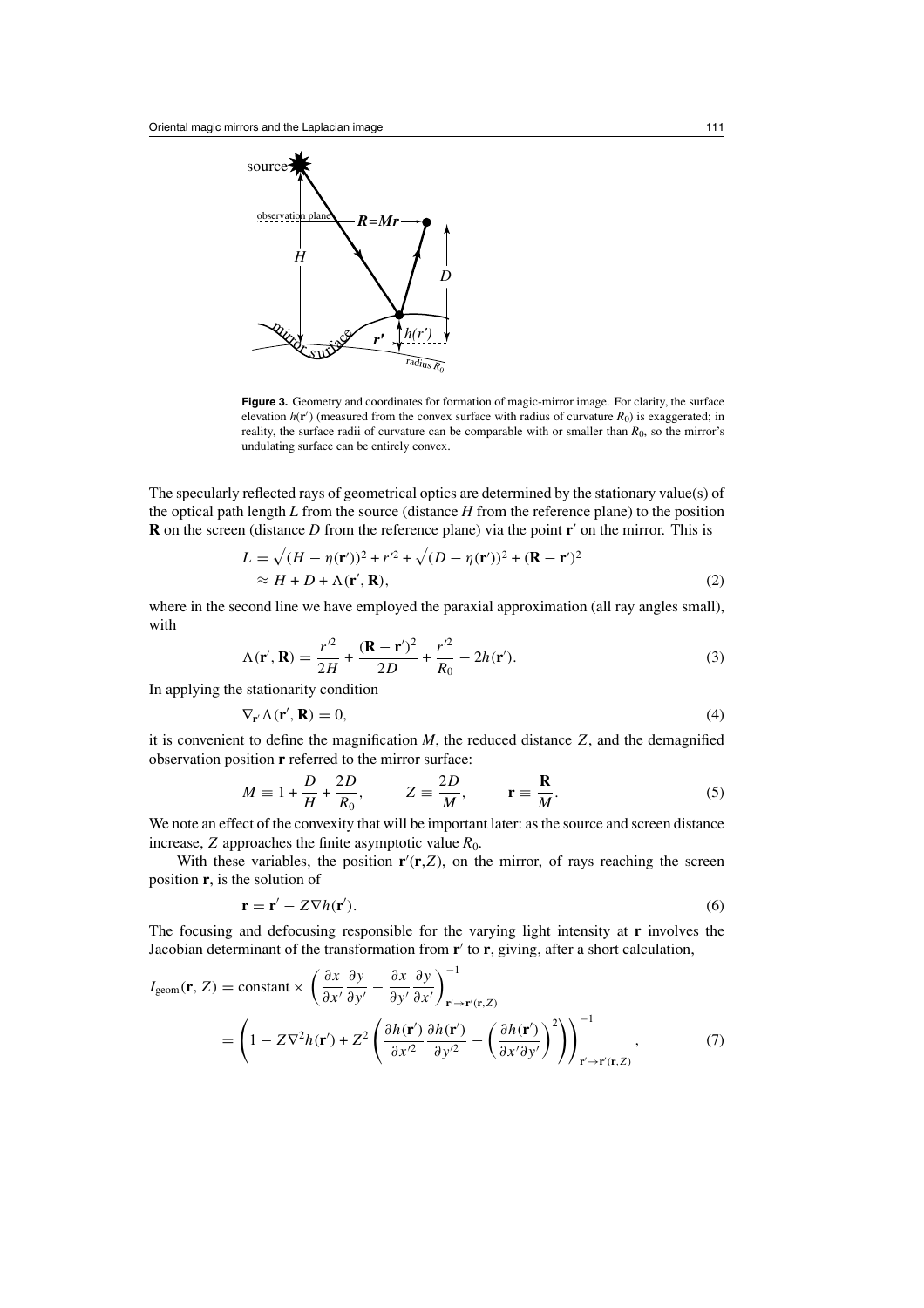<span id="page-3-0"></span>

Figure 4. (a) Tracing of relief on the back of the mirror, with step heights shaded according to elevation (lowest black, highest white); (b) Laplacian image of (a), smoothed by  $l = 0.5$  mm according to equations  $(10)$ ,  $(12)$  and  $(13)$ .

where the result has been normalized to  $I_{\text{eem}} = 1$  for the convex mirror without surface relief  $(i.e. h(r) = 0).$ 

So far, this is standard geometrical optics [\[12](#page-9-0)]. In general, more than one ray can reach **r**—that is, [\(6\)](#page-2-0) can have several solutions **r**'—and the boundaries of regions reached by different numbers of rays are caustics [\[13,](#page-9-0) [14](#page-9-0)]. In magic mirrors, however, we are concerned with a limiting regime satisfying

$$
\frac{Z}{R_{\min}} \ll 1,\tag{8}
$$

where  $R_{\text{min}}$  is the smallest radius of curvature of the surface irregularities. Then there is only one ray,  $(6)$  simplifies to

$$
\mathbf{r}' \approx \mathbf{r},\tag{9}
$$

and the intensity simplifies to

$$
I_{\text{Laplacian}}(\mathbf{r}, Z) = 1 + Z \nabla^2 h(\mathbf{r}).\tag{10}
$$

This is the Laplacian image. Changing *Z* affects only the contrast of the image and not its form, so (10) explains why the sharpness of the image is independent of screen position, provided (8) holds. The intensity is a linear function of the surface irregularities *h*, which is not the case in general geometrical optics (i.e. when (8) is violated), where, as has been emphasized [\[12\]](#page-9-0) the relation [\(7\)](#page-2-0) is nonlinear. And, as already noted, for a distant source and screen *Z* approaches the value  $R_0$ , implying that  $(8)$  holds for any distance of the screen if  $R_0 \ll R_{\text{min}}$ , that is, provided the irregularities are sufficiently gentle or the mirror is sufficiently convex. Alternatively stated, the convexity of the mirror can compensate any concavity of the irregularity *h*, in which case there are no caustics for any screen position.

# **3. Laplacian images of steps**

The relief *h*back on the back of magic mirrors commonly consists of a pattern of steps (*h*back, like *h*, is measured outwards from the mid-plane of the mirror, so increasing step heights on both the front and back correspond to increasing *h* and  $h_{\text{back}}$ . Figure 4(a) shows a tracing of the pattern of figure [1\(](#page-1-0)b), with step heights shaded according to elevation. It seems that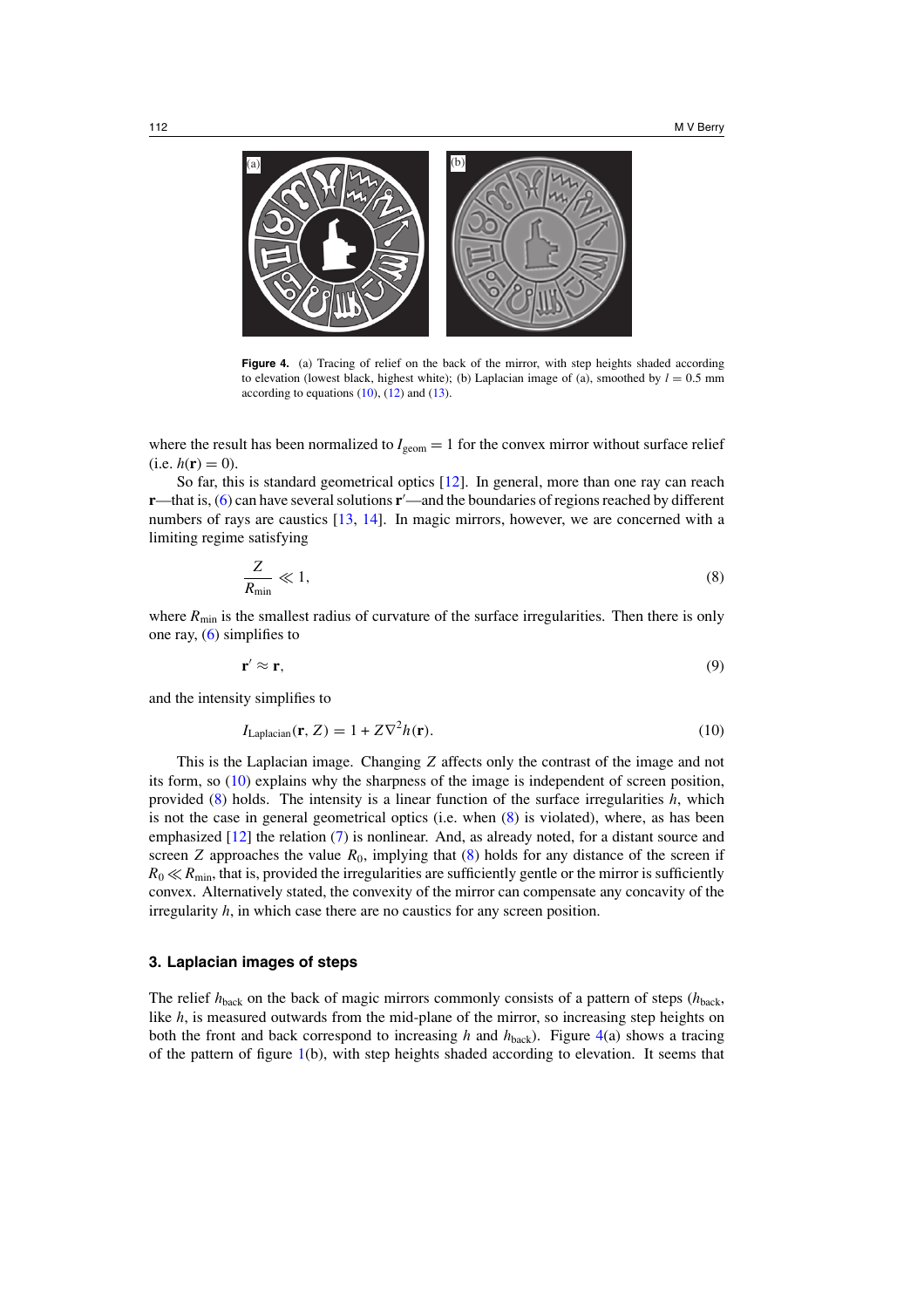<span id="page-4-0"></span>during the manufacturing process this is reproduced on the reflecting surface, with the steps greatly diminished—by a factor *a*, say—and slightly smoothed—by a distance *l*, say—so that, modelling the smoothing as Gaussian,

$$
h(\mathbf{r}',l) = \frac{a}{2\pi l^2} \iint d^2 \mathbf{r}'' h_{\text{back}}(\mathbf{r}'') \exp\left\{-\frac{(\mathbf{r}'' - \mathbf{r}')^2}{2l^2}\right\}.
$$
 (11)

Then the Laplacian image can be implemented with the transformation

$$
\nabla^2 h(\mathbf{r}',l) = \iint d^2 \mathbf{r}'' h_{\text{back}}(\mathbf{r}'') K(\mathbf{r}'' - \mathbf{r}'),\tag{12}
$$

where the kernel is

$$
K(\mathbf{r}'' - \mathbf{r}') = \frac{a}{2\pi l^6} [(\mathbf{r}'' - \mathbf{r}')^2 - 2l^2] \exp\left\{-\frac{(\mathbf{r}'' - \mathbf{r}')^2}{2l^2}\right\}.
$$
 (13)

(In image processing, this transformation is commonly employed for edge detection [\[15–17](#page-9-0)].)

It is easy to implement the Laplacian image  $(10)$  using the transformation  $(12)$  and  $(13)$ . In Mathematica<sup>TM</sup>, for example [\[18](#page-9-0)], this involves essentially only three lines of code: one to import the image as a list, one to define the kernel *K*, and one to define the convolution. Figure [4\(](#page-3-0)b) shows a magic-mirror image simulated in this way; it should be compared with the observation in figure [2.](#page-1-0) The essential features of the image, correctly reproduced by the theory, are associated with the steps: each step on the back appears in the image as a bright line on the low side, where the concavity of *h* leads to a concentration of rays, and a dark line on the high side, where the convexity of *h* leads to a depletion of rays.

To examine the image in more detail, we model the *l*-smoothed step, with height  $h_0$ , by

$$
h(x) = \frac{h_0}{2} \operatorname{erf}\left(\frac{x}{l}\right) = \frac{h_0}{\sqrt{\pi}} \int_0^{x/l} dt \exp(-t^2)
$$
 (14)

and introduce the dimensionless position and distance variables

$$
\xi \equiv \frac{x}{Ml}, \qquad \xi' \equiv \frac{x'}{l}, \qquad \zeta \equiv Z \frac{h_0}{l^2}.
$$
\n(15)

Then the exact ray equation  $(6)$  becomes

$$
\xi = \xi' - \frac{\zeta}{\sqrt{\pi}} \exp(-\xi'^2) \Rightarrow \xi'(\xi, \zeta), \tag{16}
$$

and the geometrical intensity is

$$
I_{\text{geom}}(\xi, \zeta) = \left[1 + \frac{2\zeta \xi'}{\sqrt{\pi}} \exp\{-\xi'(\xi, \zeta)^2\}\right]^{-1}.
$$
 (17)

The Laplacian image  $(10)$  is simply

$$
I_{\text{Laplacian}}(\xi, \zeta) = 1 - \frac{2\zeta \xi}{\sqrt{\pi}} \exp\{-\xi^2\}.
$$
 (18)

### **4. Experiment**

Equation (18) is the prediction of the Laplacian theory for the image of a smoothed step. To compare it with observation, we first extract a part of the image (figure [2\)](#page-1-0), corresponding to a prominent step; this is shown in figure  $5(a)$  $5(a)$ . Next, we reduce the noise by smoothing along the step (figure  $5(b)$  $5(b)$ ). The intensity profile of the image is the full curve in figure [6.](#page-5-0)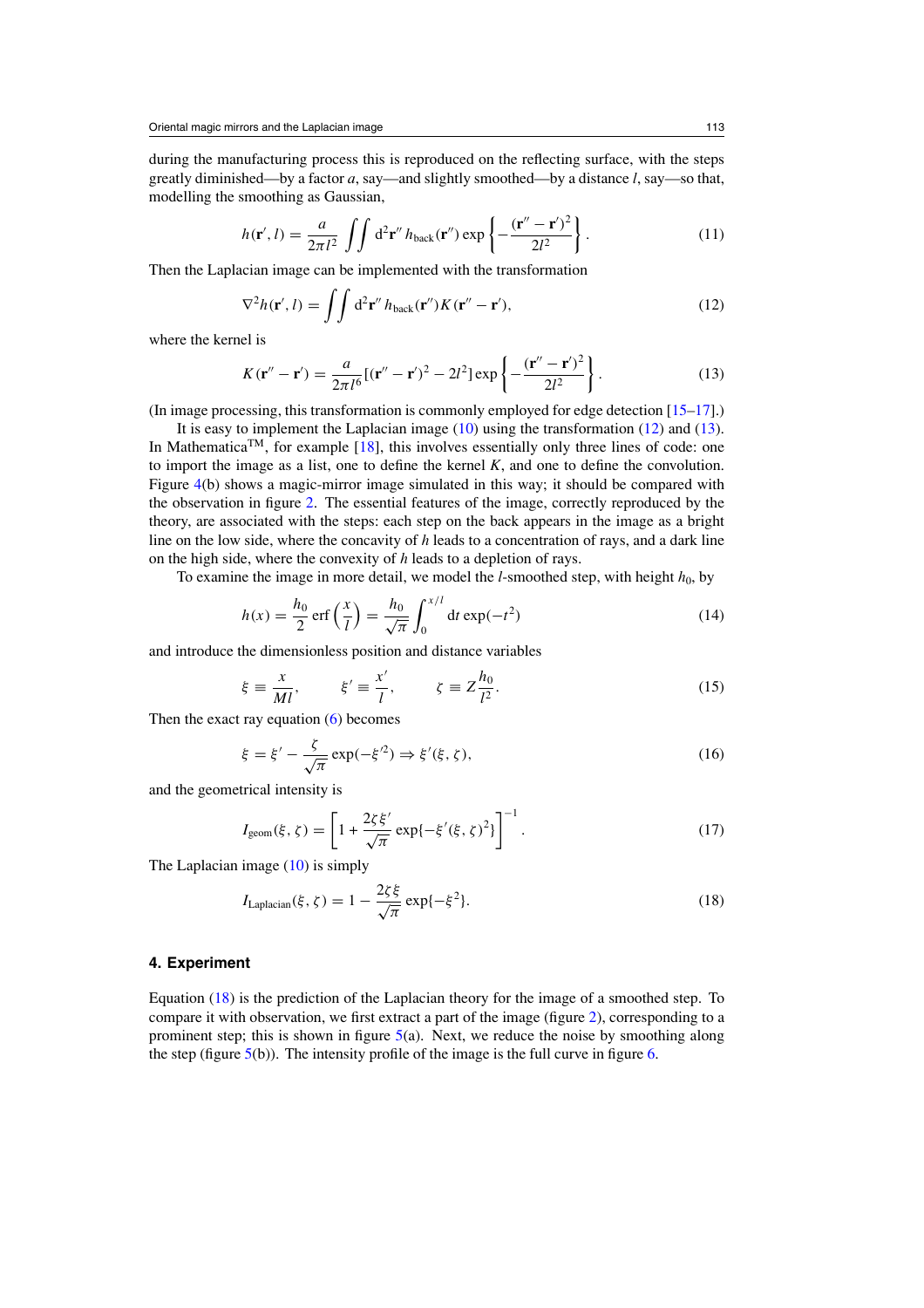<span id="page-5-0"></span>



**Figure 5.** (a) Magnification of part of left-hand vertical step near the centre of magic-mirror image in figure [2;](#page-1-0) (b) as (a), after averaging along the step. The length scales denote distances on the mirror surface, not the image.



**Figure 6.** Full curve: intensity across the step in figure 5(b) (arbitrary units); dashed curve: Laplacian-image fit from equation [\(18\)](#page-4-0), with a straight line of finite slope replacing the constant term; dotted curve: full geometrical-optics fit, incorporating the ray displacement [\(16\)](#page-4-0) and intensity [\(17\)](#page-4-0).

Measurements on the curve give the intensity contrast as

$$
C_{\exp} \equiv \frac{2(I_{\max} - I_{\min})}{(I_{\max} + I_{\min})} = 0.467.
$$
 (19)

Comparison with the theoretical contrast from the extrema of [\(18\)](#page-4-0) (at  $\xi = \pm 1/\sqrt{2}$ ), namely

$$
C_{\text{theory}} = 2\zeta \sqrt{\frac{2}{\pi \,\mathrm{e}}},\tag{20}
$$

leads to the identification  $\zeta = 0.482$ .

In the experiment, the source (a halogen lamp) and screen were at the same distance from the mirror, also chosen to coincide with  $R_0$ :  $D = H = R_0 = 800$  mm. Thus, from [\(5\)](#page-2-0), and also as observed (cf the scale in figure [2\)](#page-1-0), the magnification is  $M = 4$ , leading to  $Z = H/2$ 400 mm. Fitting the observed step profile to [\(18\)](#page-4-0) (dashed curve in figure 6), gives the step width  $l = 0.560$  mm. The relation [\(15\)](#page-4-0) now gives the step height  $h_0 = \zeta l^2/Z = 378$  nm. This value is substantially less than the wavelengths of visible light, so it is not surprising that the steps cannot be seen directly.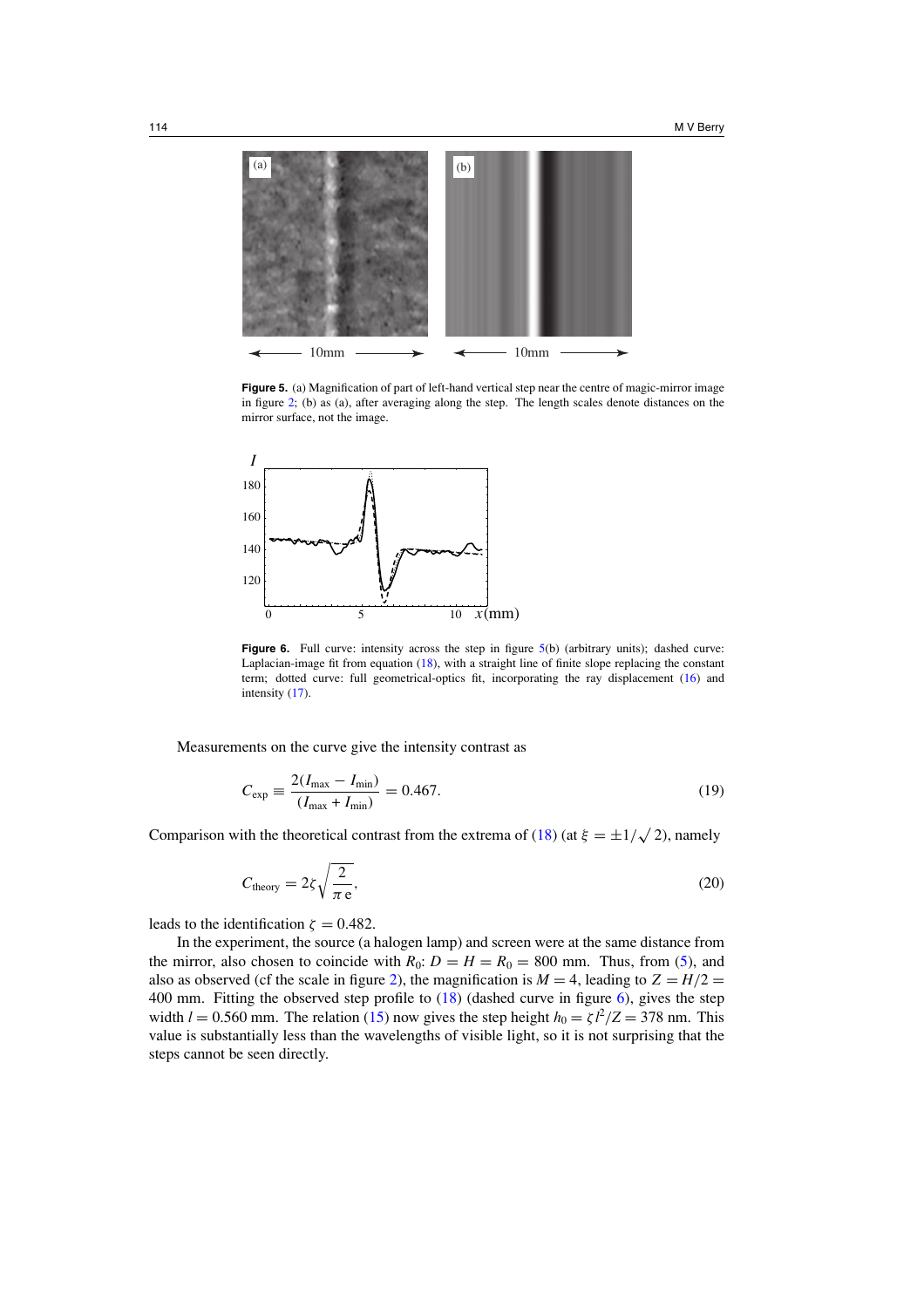<span id="page-6-0"></span>The Laplacian-image fit in figure  $6$  is good, but fails to incorporate a slight asymmetry between the two sides of the step: on the bright side, the intensity rises higher above the mean than it falls below the mean on the dark side. To understand this, we investigate the degree to which the condition  $(8)$  is satisfied. In the dimensionless variables  $(15)$ ,  $(8)$  corresponds to

$$
\zeta \ll \zeta^* \equiv \sqrt{\frac{\pi \,\mathrm{e}}{2}} = 2.067\ldots\tag{21}
$$

The value  $\zeta = 0.482$  derived from observation is substantially smaller than  $\zeta^*$ —well within the no-caustic regime that we have identified as corresponding to magic mirror imaging. However, fitting with the full geometrical-optics theory  $(16)$  and  $(17)$  (dotted curve in figure [6\)](#page-5-0) gives a small correction that reduces the discrepancy by introducing an asymmetry in the correct sense. (The asymmetry between the bright and dark sides of the step increases with  $\zeta$  until  $\zeta$  = *ζ* <sup>∗</sup> where the caustic is born.)

### **5. Concluding remarks**

The theory based on the Laplacian image accords well with observation, at least for the mirror studied here. The key insight is that the image of a step is neither a dark line nor a bright line, as sometimes reported [\[11\]](#page-9-0), but is bright on one side and dark on the other. It is possible that there are different types of magic mirror, where for example the relief is etched directly onto the reflecting surface and protected by a transparent film [\[11\]](#page-9-0), but these do not seem to be common. Sometimes, the pattern reflected onto a screen is different from that on the back, but this is probably a trick, achieved by attaching a second layer of bronze, differently embossed, to the back of the mirror.

Pre-focal ray concentrations leading to Laplacian images are familiar in other contexts, though they are not always recognized as such. An example based on refraction occurs in old windows, where a combination of age and poor manufacture has distorted the glass. The distortion is not evident in views seen through the window when standing close to it. However, when woken by the low morning sun shining through a gap in the curtains onto an opposite wall, one often sees the distortions magnified as a pattern of irregular bright and dark lines. If the equivalent of [\(8\)](#page-3-0) is satisfied, that is if the distortions and propagation distance are not too large, the intensity is the Laplacian image of the window surface. (When the condition is not satisfied, the distortions can generate caustics.)

Only the optics of the mirror has been studied here. The manner in which the pattern embossed on the back gets reproduced on the front has not been considered. Referring to [\(11\)](#page-4-0), this involves the sign of the coefficient *a* in the relation between  $h_{\text{back}}$  and *h*. There have been several speculations about the formation of the relief. One is that the relief is generated while the mirror is cooling, by unequal contraction of the thick and thin parts of the pattern [\[10](#page-9-0)]; it is not clear what sign of *a* this leads to. Another [\[4](#page-8-0)] is that cooling generates stresses, and that during vigorous grinding and polishing the thin parts yield more than the thick parts, leading to the thick parts being worn down more; this leads to  $a < 0$ . However, this seems to contradict the observations, which point firmly to  $a > 0$ : bright (dark) lines on the image, indicating low (high) sides of the steps on the reflecting face, are associated with the low (high) sides of the steps on the back (figure [7\(](#page-7-0)a)), not the reverse (figure 7(b)). This suggests two avenues for further research. First, the sign of *a* should be determined by direct measurement of the profile of the reflecting surface; I predict  $a > 0$ . Second, whatever the result, the mechanism should be investigated by which the process of manufacture reproduces onto the reflecting surface the pattern on the back.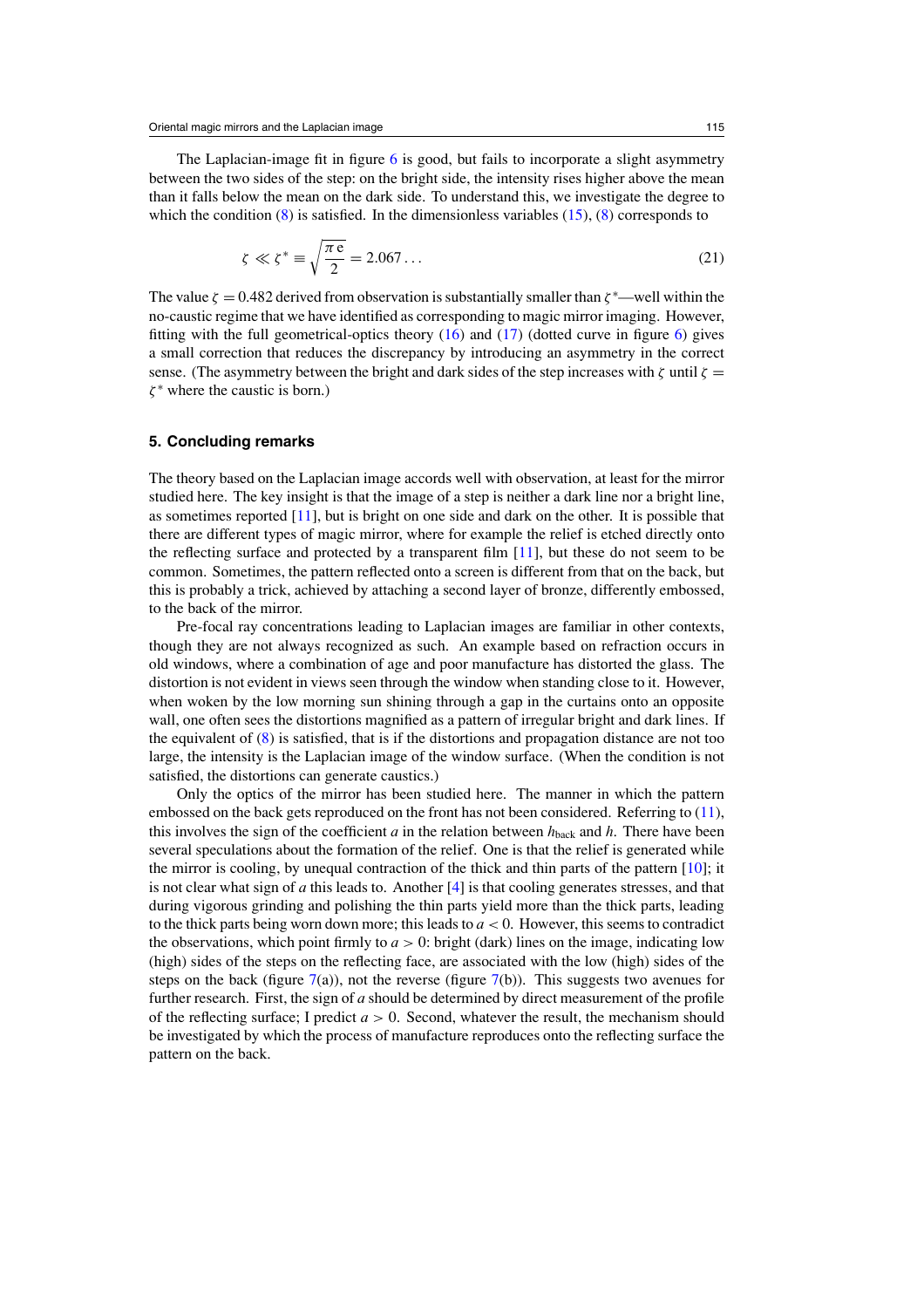<span id="page-7-0"></span>

**Figure 7.** (a) Relief *h* of the reflecting surface with the same sign as the relief  $h_{\text{back}}$  embossed on the back, i.e.  $a > 0$  in [\(11\)](#page-4-0); this is the sign supported by observation. (b) As (a), but with  $a < 0$ , suggested by the stress-release theory but not by observation.

# **Acknowledgment**

My research is supported by the Royal Society of London.

# **Appendix. Diffraction**

For magic mirrors, the Laplacian-image intensity [\(10\)](#page-3-0) is a good approximation to the full geometrical-optics theory [\(7\)](#page-2-0). How accurate is geometrical optics as an approximation to physical (wave) optics? To investigate this, we represent the reflected light wave  $\psi$ , with wavenumber  $k = 2\pi/\lambda$  for light of wavelength  $\lambda$ , as a Fresnel (paraxial) diffraction integral. From the optical path length [\(3\)](#page-2-0), and in terms of the variables [\(5\)](#page-2-0), the integral, normalized to unity when  $h(\mathbf{r}) = 0$ , is

$$
\psi(\mathbf{r}, Z) = -i\frac{k}{\pi Z} \iint_{\text{mirror}} d\mathbf{r}' \exp\{ik[(\mathbf{r}' - \mathbf{r})^2/Z - 2h(\mathbf{r}')] \}.
$$
 (A.1)

Geometrical optics emerges in the familiar way, as the large *k* asymptotic approximation obtained by the stationary-phase method [\[19](#page-9-0)], which selects the rays [\(6\)](#page-2-0) corresponding to the values of **r**' that contribute coherently to the integral.

To investigate the quality of the approximation, we integrate (A*.*1) numerically, with the profile [\(14\)](#page-4-0) corresponding to a single step. With the dimensionless variables [\(15\)](#page-4-0), and

$$
\kappa \equiv kh_0,\tag{A.2}
$$

 $(A.1)$  becomes, in terms of the variable  $τ = ξ' - ξ$ ,

$$
\psi(\xi, \zeta, \kappa) = \frac{\exp\left(-\frac{1}{4}\mathrm{i}\pi\right)}{\sqrt{\pi}} \int_{-\infty}^{\infty} \mathrm{d}\tau \exp\{\mathrm{i}[\tau^2 - \kappa \operatorname{erf}(\xi + \tau\sqrt{\zeta/\kappa})]\}. \tag{A.3}
$$

The integral converges fast enough for convenient numerical evaluation if the contour is deformed into a complex path with *τ* = *σ* exp(i*π*/8) (−∞ *<σ <* +∞). Choosing *ζ* = 0.482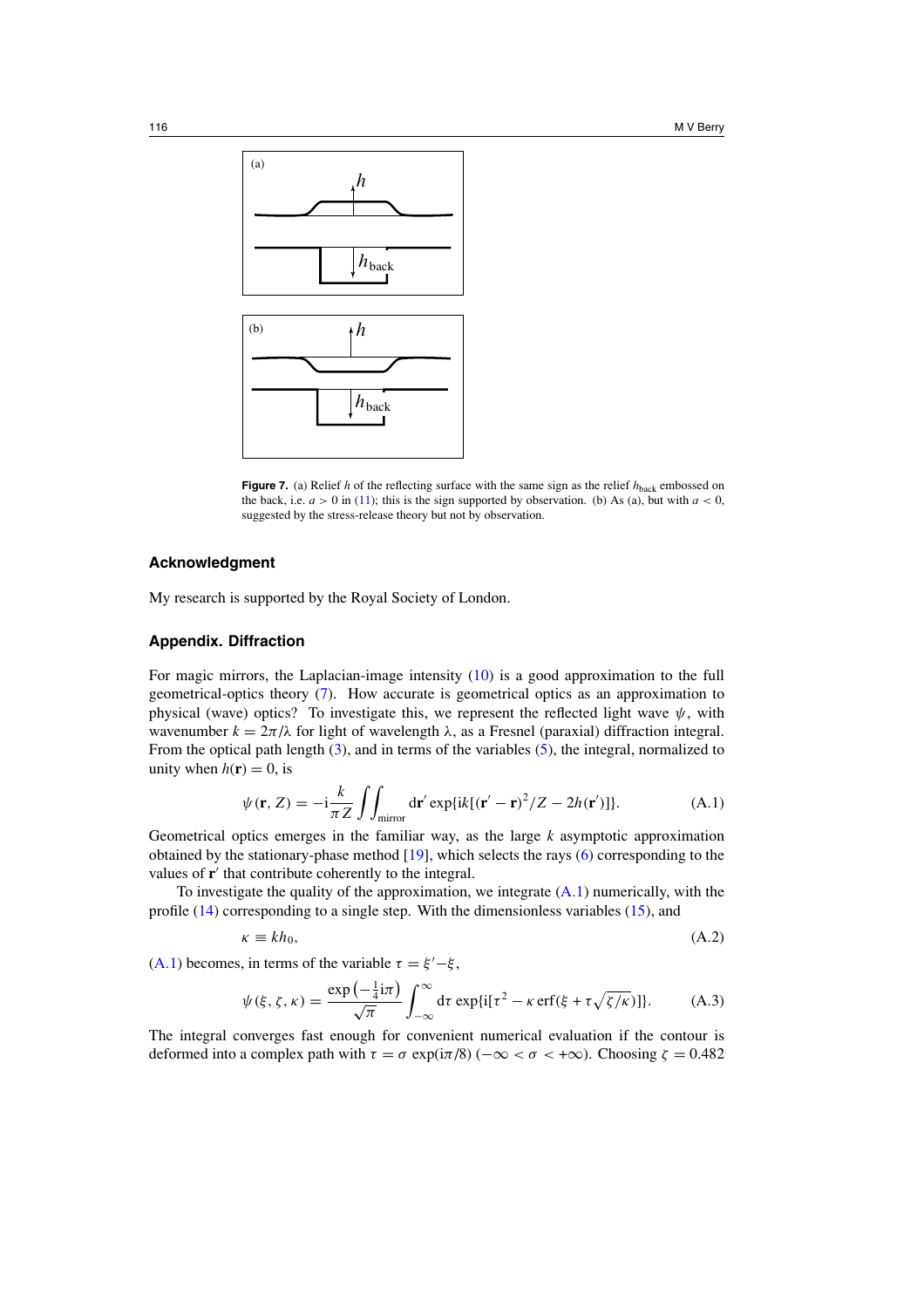<span id="page-8-0"></span>

**Figure 8.** (a) Comparison of wave intensity  $I = |\psi|^2$ , computed from [\(A](#page-7-0).3) (full curve) with the geometrical-optics intensity [\(17\)](#page-4-0) (dashed curve), for the empirical values  $\zeta = 0.482$ ,  $\kappa = 3.65$ . (b) As (a), with  $\kappa = 0.05$ , corresponding to a step height  $h_0 = 5.2$  nm, and with the wave intensity computed from (A*.*4) (indistinguishable from [\(A](#page-7-0)*.*3) for this case).

(section [4\)](#page-4-0), and representing visible light by wavelength  $\lambda = 650$  nm, so that [\(A](#page-7-0).2) and the height  $h_0 = 378$  nm give  $\kappa = 3.65$ , we obtain the image shown in figure 8(a). Evidently geometrical optics is an excellent approximation.

The fact that  $h_0 = 378$  nm is smaller than the wavelengths in visible light does not imply that the Laplacian image is the small-*κ* limit of [\(A](#page-7-0)*.*3), namely the perturbation limit corresponding to infinitely weak relief. Indeed it is not: the perturbation limit, obtained by expanding the exponential in  $(A.3)$  $(A.3)$  and evaluating the integral over  $\tau$ , with a renormalized denominator to incorporate the known limit  $I = 1$  for  $\xi = \pm \infty$ , is

$$
\psi_{\text{pert}}(\xi, \zeta, \kappa) = \frac{1 - i\kappa \,\text{erf}(\xi/\sqrt{1 + i\zeta/\kappa})}{\sqrt{1 + \kappa^2}}.
$$
\n(A.4)

For the gentlest steps, this predicts low-contrast oscillatory images, very different from the Laplacian images of geometrical optics; this is illustrated in figure 8(b), calculated for  $k =$ 0.05, corresponding to  $h_0 = 5.2$  nm.

# **References**

- [1] Auckland G 2001 Magic Mirrors, or Through the Looking Glass http://www.grand-illusions.com/magicmirror/ magmir1.htm
- [2] Ayrton W E and Perry J 1878–9 The magic mirror of Japan *Proc. R. Soc.* **28** 127–48
- [3] Thompson S P 1897 *Light, Visible and Invisible* (London: Macmillan)
- [4] Bragg W L 1933 *The Universe of Light* (London: G Bell)
- [5] Kugimiya K 1990 'Makyoh': the 2000 year old technology still alive *J. Cryst. Growth* **103** [420–2](http://dx.doi.org/10.1016/0022-0248(90)90220-F)
- [6] Hahn S, Kugimiya K and Yamashita M 1990 Characterization of mirror-like wafer surfaces using the magicmirror method *J. Cryst. Growth* **103** [423–32](http://dx.doi.org/10.1016/0022-0248(90)90221-6)